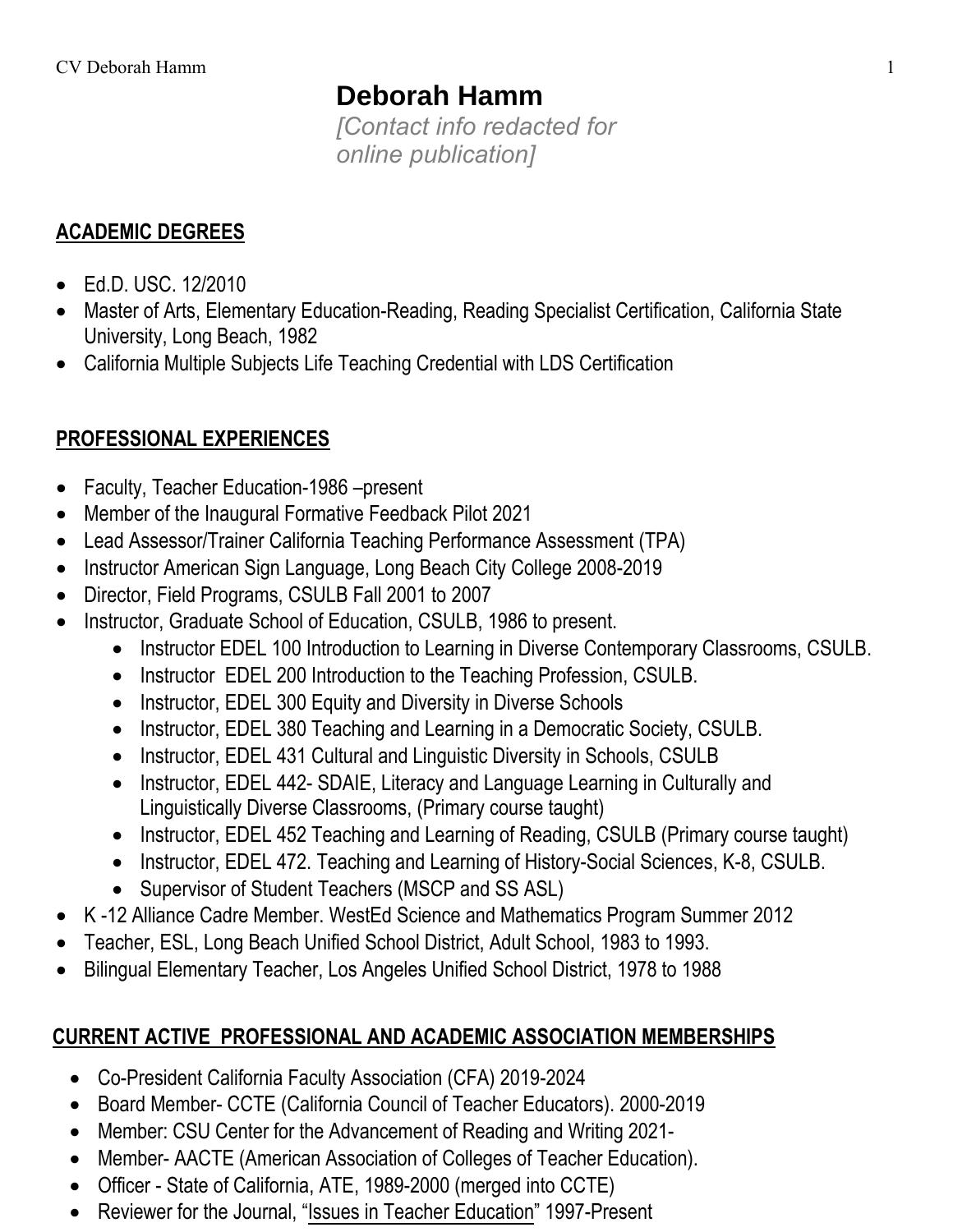Resume- Deborah Hamm 2

• Member- CALED/IMPACT (Professionals and Parents of the Deaf Organization)

### **PUBLICATIONS**

• We Can Read and Write: Critical Characteristics of Highly Literate Deaf or Hard of Hearing Students and their Families. Dissertation, USC, 2010.

#### **PRESENTATIONS**

- Best Practices for Preventing Discrimination, Harassment, Retaliation and Title IX Complaints with Larisa Hamada 11/2019 CSULB
- Deepening Culturally Responsive Practices in Teacher Education Through Ongoing Faculty Inquiry: The CSULB Caminos Faculty Inquiry Group. With B. Hsieh, T. Keirn, J. Smith, T. Thies and N. Wooldrige. CCTE Conference 10/2019
- Finding the Joy in Teaching Through Collaboration and Mentorship in a Clinical Teacher Preparation Program. With Felipe Golez, CCTE 10/2015
- Faculty as Partners in a Co-teaching Collaborative Delivery Model- Outside the Lines with Felipe Golez. CCTE March 2014
- Student and Faculty Engagement in UTEACH- A Clinical collaborative model of teacher preparation. CCTE Conference March, 2012.
- Infusing STEM PD with Master Teachers, Student Teachers, University Supervisors and Reading/LA Faculty with Dr. Bill Straits and Dr. Felipe Golez. CCTE November 2012.
- Clinical Practices Must Address Inequity, Poverty, and School Achievement with Dr. Mona Thompson CCTE Conference, Oct. 2012
- STEM Teachers are also Reading and Language Instructors: SDAIE Strategies to Use. Presentation to NOYCE Scholars September 2012. CSULB
- Context Matters for Students who are Deaf or Hard of Hearing. CCTE Conference, March 2011
- Using a Teaching Performance Assessment System to Enhance Connections Across the Learning to Teach Continuum. With H. Mandell, C. Bishop & C. Reising. 2007 Statewide BTSA and Intern Conference. Sacramento, CA. November 2007.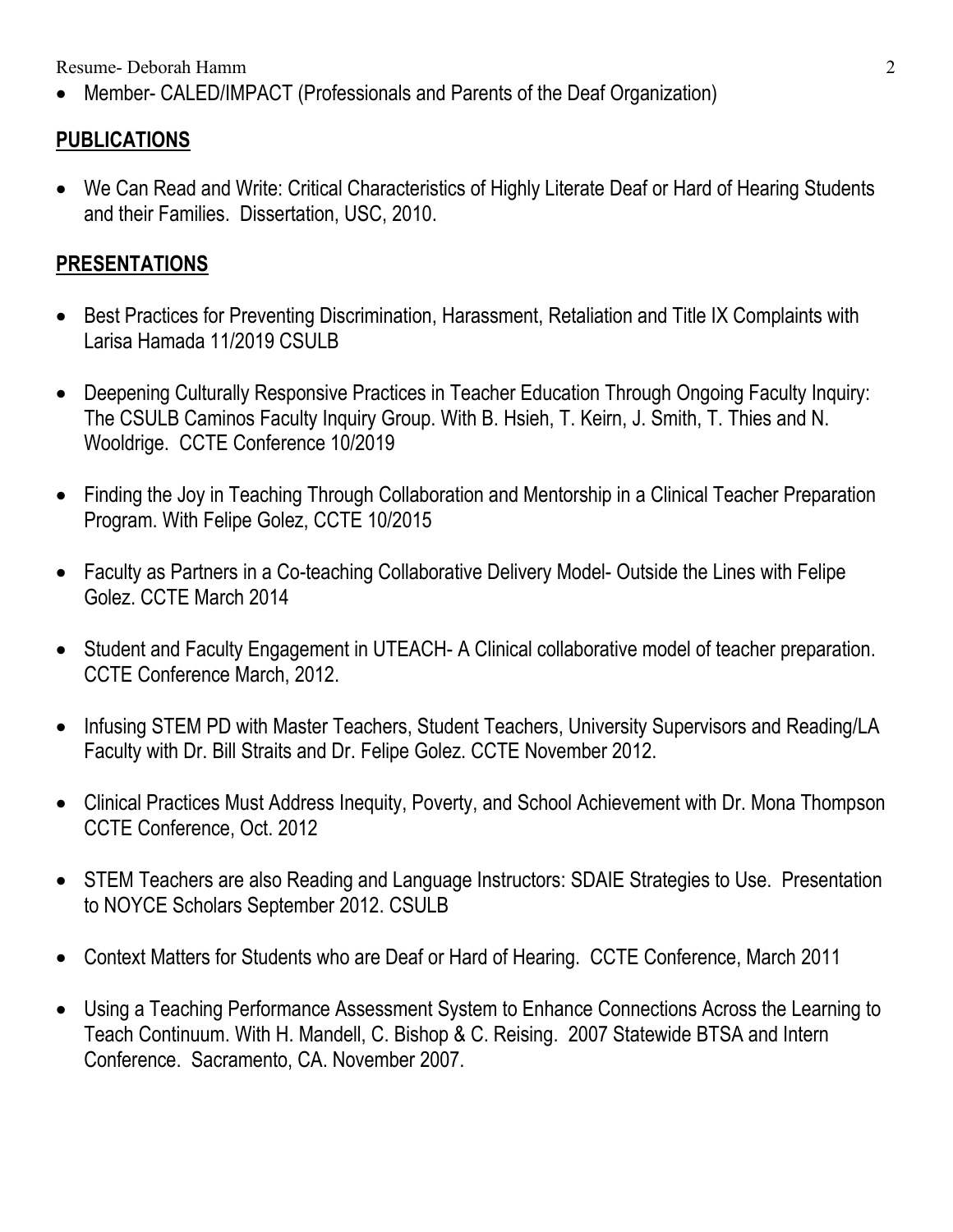Resume- Deborah Hamm 3

- Voices From the Field: Working Collaborations General Session. With S Leonard-Giesen and NLMUSD. 2007 Statewide BTSA and Intern Conference. Sacramento, CA. November 2007.
- Preservice Professional Development. California P-16 Partnership Meeting, Long Beach, Ca. September, 2007.
- Accountability for the Academic Success of Students Who are Deaf or Hard of Hearing (NCLB or SCLB). California Council of Teacher Educators Conference, San Jose Ca. March 2007
- Dual Student Teaching. ATE National Conference Feb. 2007, San Diego, Ca.

#### **Recent Professional Development:**

- Trainer CFA Anti-Racism and Social Justice Workshops 2020
- Trainer CFA Unconscious Bias Training 2020
- Senate Executive Training on Inner-Group Dialog- 2021
- Research to Practice Exchange on Mental Health 10/2019
- Caminos Faculty Inquiry Group 2019
- Unconscious Bias Training, CFA, 2019
- Nobody Is Born a Bigot-ADL at LBCC 10/2019
- Agents of Change- Mendez 9/2019
- Symposium on Inclusive Pedagogy and Growth Mindset 8/2018
- Redefining Public Safety: Policing the Police 7/2018
- UNDOCU ALLY Training 2018
- The Nexus of Deaf Bodies, Language, and Signing Communities: Focusing on Deaf Communities of Color. April 2017. CSULB
- CAL TPA Cycle 2 2017
- Tools For Tolerance For Educators 2 day workshop. Museum Of Tolerance 2/2017
- Born to Learn Conference and Workshop, CSULB. Jan. 2008
- Attendee "Teaching Critically and Democratically Symposia and Re-Dedication of the Paulo Freire Critical Pedagogy Archives. Chapman University 10/2014.
- Summer Institute for Teaching and Learning, CSULB, Aug 2007
- Advising For Student Success, CSULB, August 2006

#### **Service: Current or Recent**

#### **University**:

Member and Secretary Presidents Commission on Inclusive Excellence (2017-2020) Member of a subcommittee of the President's Commission of Equity and Change (2020) CFA Co-President 2019-2021

Member of the University Academic Senate- current

Member Senate Exec. Current

University Safety Committee 2015- current

University Grade Appeals Committee 2016/2017

CFA Faculty Rights Representative for Lecturers 2012-2018